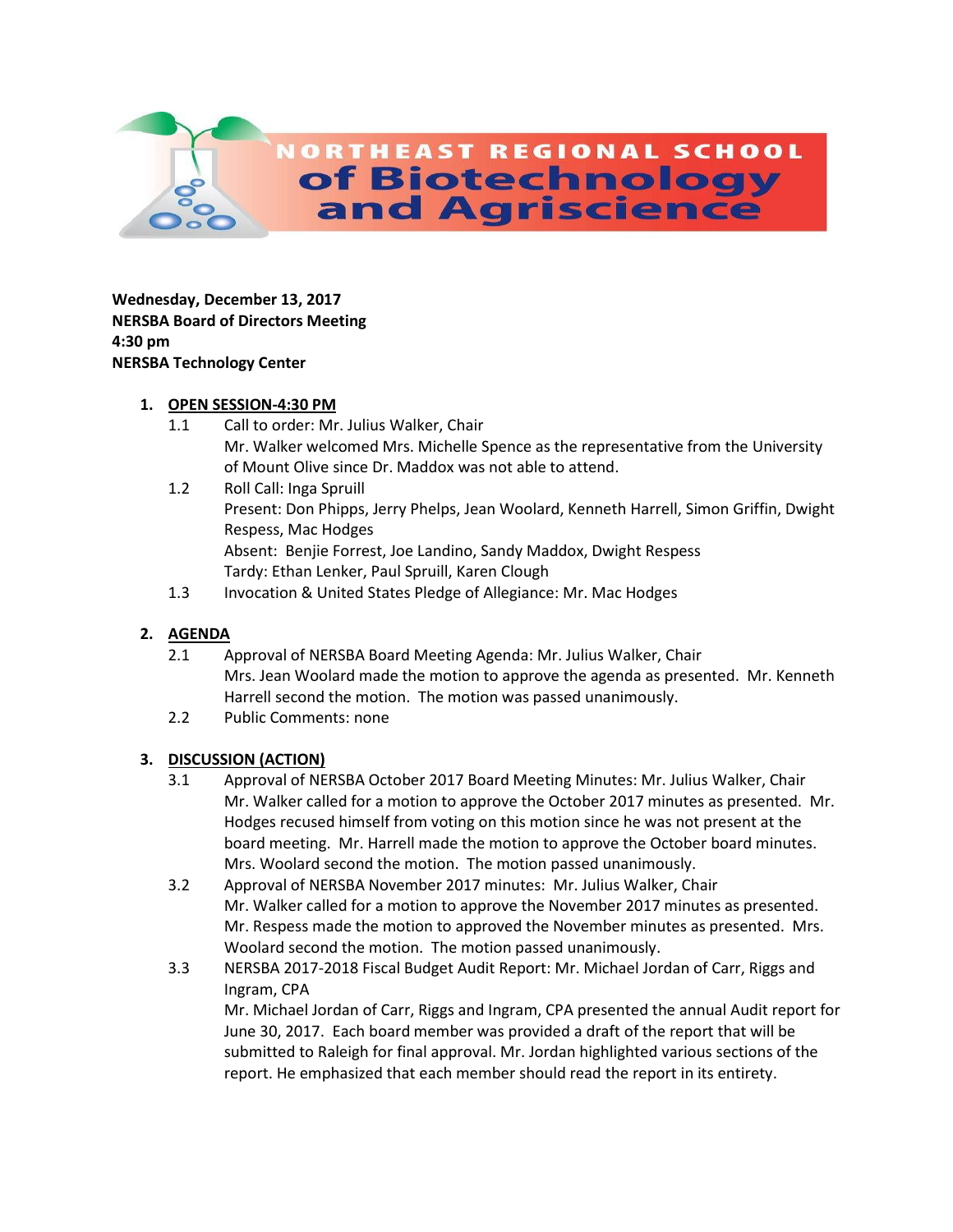The Audit show NO control deficiencies, significant deficiencies nor material weakness with only one improvement point noted.

Upon the initial review of the document, several board members identified some minor issues with the draft. Mr. Hodges noted that on page 12 that Dr. Don Phipps' name was not listed. Mr. Respess stated that on page 9 there were 2 technical items that were not shown in top chart and that there were two pages identified as page 39. Mr. Jordan assured the board that these issues will be addressed prior to the report being submitted to the state. A final version will be printed and copies supplied to all BOD members.

Mr. Davis pointed out to the board that thanks to Mrs. Spruill, Mrs. Baggett, and the other personnel from Pitt County Schools that the audit showed that there were NO discrepancies in the accounting. Mr. Jordan stated they could not find any in house improvements that NERSBA needs at this time.

Mr. Walker called for a motion to approve the Audit as presented. Mr. Spruill made the motion to approve as presented. Mr. Simon Griffin second the motion. The motion passed unanimously.

Mr. Debra Baggett presented the Financial Report as of December 13, 2017. The 2017-2018 budgeted amount for the fiscal year was \$1,915,639.00. Local Funds for the first quarter collected was in the amount of \$66,387.66 Mrs. Baggett indicated that the 2<sup>nd</sup> quarter billing will be sent out soon.

 $\sim$  State Funds YTD Expenditures = \$734,412.49. The amount remaining is \$1,181,226.51.  $\degree$ Federal Funds YTD Expenditures = \$13,814.57. The amount remaining is \$31,313.16.  $\textdegree$ Local Funds YTD Expenditures = \$52,520.86. The amount remaining is \$276,268.14. ~G5 Grant YTD Expenditures =  $$11,826.70$ . The amount remaining is  $$16,845.73$ .

Mr. Walker called for a motion to approve as presented. Mrs. Woolard made the motion to accept the financial report as presented. Mr. Kenneth Harrell second the motion. The motion passed unanimously.

3.5 NERSBA 2018 Spring Semester Overnight Field Trip: Mr. Hal Davis Mr. Davis provided the board members with the list of requested overnight activities/field trips for the Spring 2018 semester (see handout). Mr. Walker called for a motion to accept the request as presented. Mr. Hodges made the motion to accept this request as presented. Mr. Griffin second the motion. The motion passed unanimously.

#### **4. DISCUSSION (NO ACTION)**

4.1 NERSBA Instructional Programs: Mr. Hal Davis, Dr. Melanie Stanley Mr. Davis reminded the board that the  $1<sup>st</sup>$  semester will be ending on December 18, 2017, with final exams being conducted during the last 5 days of the semester. Mr. Davis provided the board members with a copy of NERSBA exam schedule.

Dr. Stanley stated that final exams at Martin Community College will be held the last three days of the semester. She also indicated that the majority of Spring 2018 schedules have been completed with the exception of any adjustments that may be